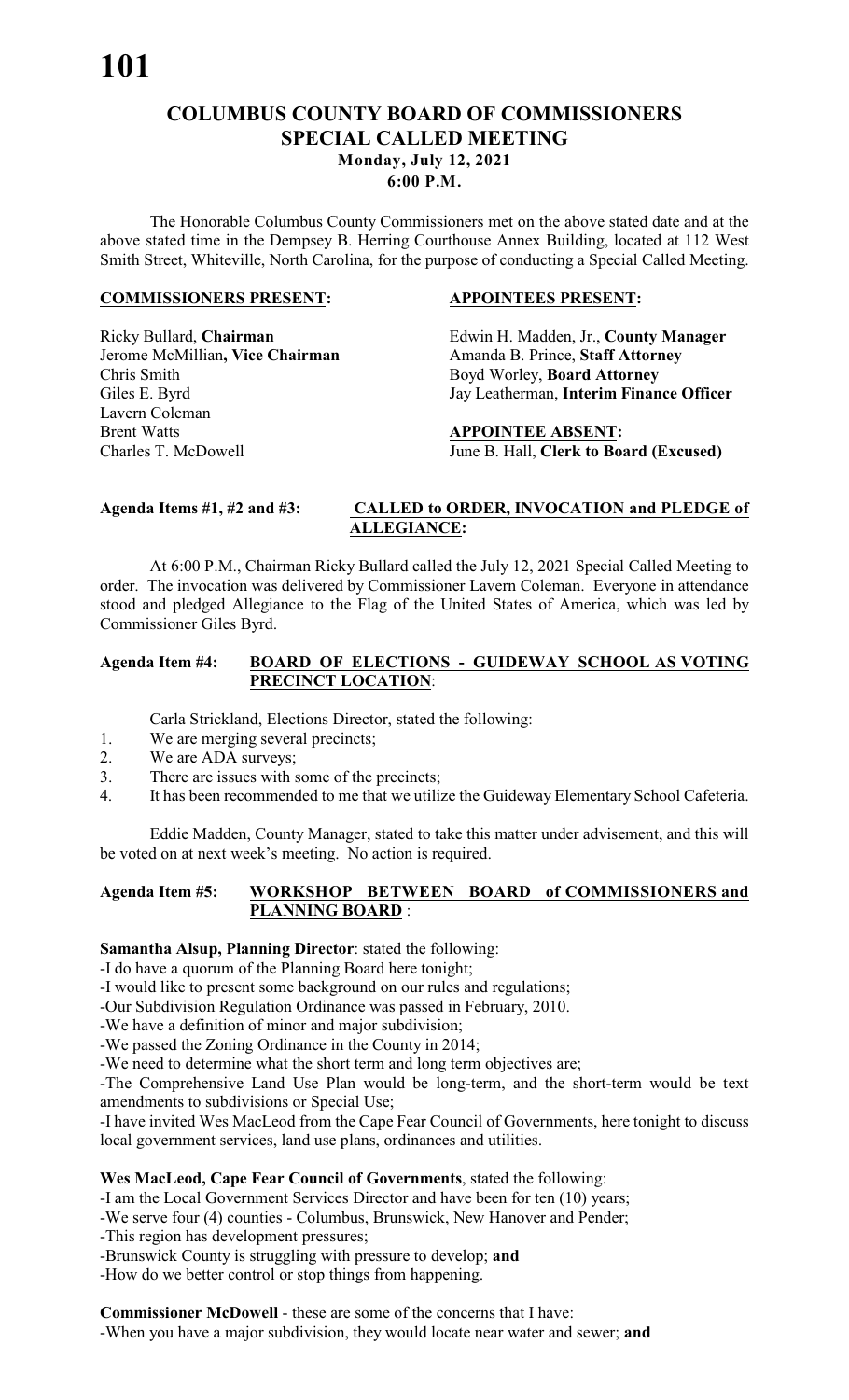-Lot size - economics for developers**.**

#### **Wes MacLeod, Cape Fear Council of Governments:**

-All agree the market is creating abnormalities in property development. Yes, developers are locating near utilities;

-In some areas, water and sewer connection are mandatory;

**-**The lot sizes range across the board; **and**

-In Pender County for example, the most substantial portion of that county is zoned residential/agriculture, which is a 1 acre minimum lot size and if you go a little further east, you have 15,000 square foot lots and Brunswick County's rural /residential is 20,000 square foot lot size. -That's a pretty substantial difference and is a matter of preference.

#### **Commissioner McDowell:**

-Is it fair to assume that you will have smaller lot sizes the closer you are to municipalities because they don't need a well and a septic system?

-Also, have you noticed that as you go out into residential areas that lot sizes increase and are there more rules governing those developments?

#### **Wes MacLeod, Cape Fear Council of Governments:**

-Yes, typically 20,000 or 30,000 foot lot sizes are what you see the further out you go into the rural areas of the county.

#### **Commissioner McDowell:**

-We had a developer some years ago who put down village wells. Do you see that often?

#### **Wes MacLeod, Cape Fear Council of Governments:**

-Typically not, that's much less common.

#### **Chairman Bullard:**

-How do we control growth properly?

-We recently had a developer that wanted to come in and place about 48 double-wide homes on about a 33 acre tract. We're zoned at 30,000 square foot lots, about two-thirds of an acre. -I think it should be 1 1/4 or 1 ½ acre lots.

-How do you control the type of subdivisions you allow?

#### **Wes MacLeod, Cape Fear Council of Governments:** stated the following:

-It is a Political decision and a policy decision on what size you want your lots to be.

-Columbus is a very large county and you can choose whether to put larger lots in your rural areas and smaller lots closer to municipalities;

-You can set up quasi-judicial special use approval procedures to take into account property values. -Appraisals can be considered but the burden is on the community or neighborhood to get appraisals to contest those of the developer.

-In North Carolina our hands are somewhat tied concerning what we can do to discourage development.

-You can choose what type of homes you allow to be built, whether they're stick built or modular or multi-family but that would require a more comprehensive approach to zoning; **and** -This is not easy and it won't happen overnight.

#### **Chairman Bullard:**

-I would like for you to explain some experiences.

#### **Wes MacLeod, Council of Governments:**

-There was an instance where the town tried to change the size of a lot from 7,500 to 10,000 square feet and the developers' lobbyists managed to get a bill filed to de-annex 100 acres out of that community.

#### **Commissioner McDowell:**

-House Bill #409 and Senate Bill 349, anything up to a quad duplex put forward as affordable housing. What's happening with that?

# **Wes MacLeod, Council of Governments:**

-It did not receive a single vote and was not passed.

#### **Commissioner Smith:**

How many counties that you cover have county-wide zoning?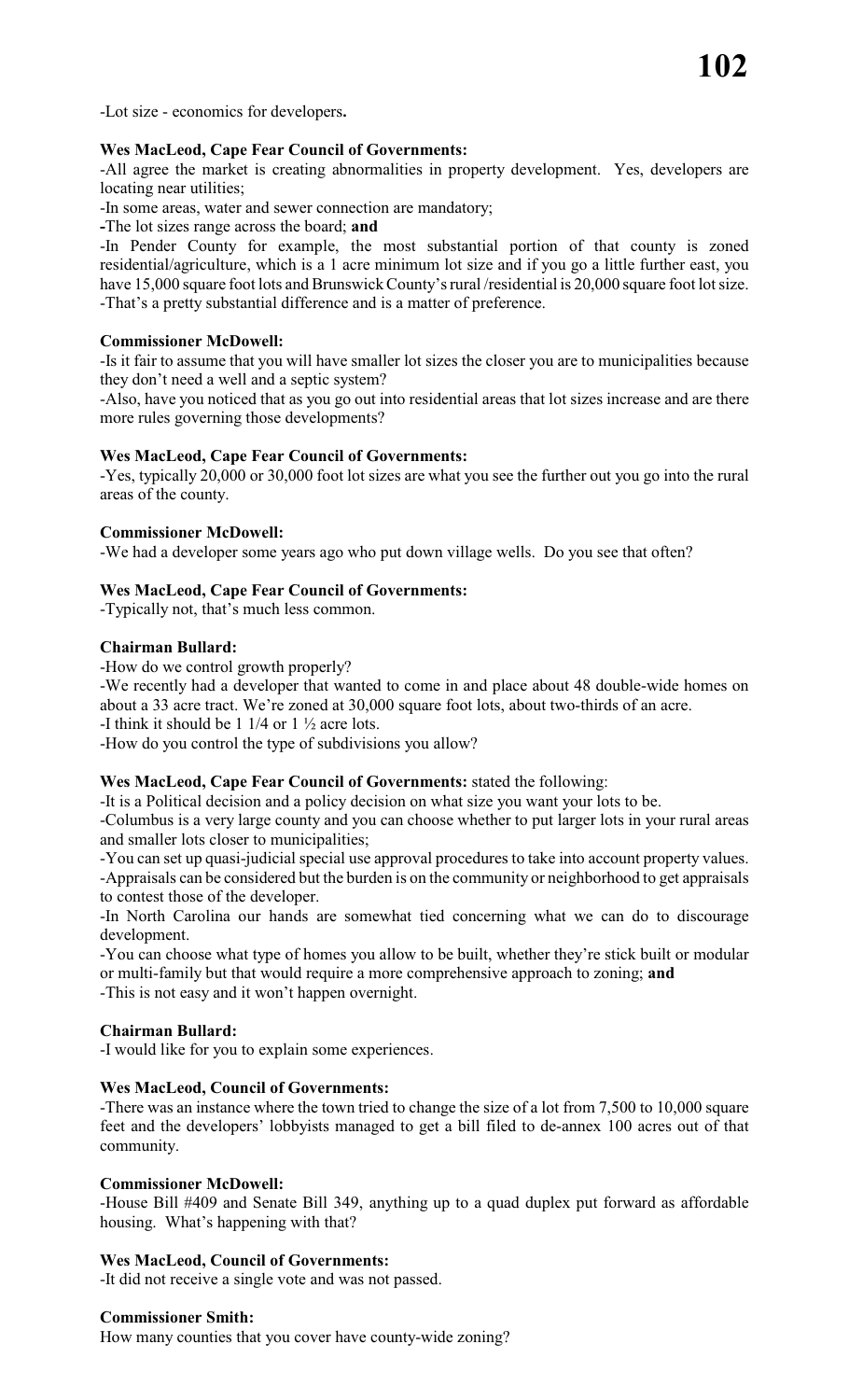# **Wes MacLeod, Council of Governments:**

-Most of Eastern North Carolina does have county-wide zoning.

#### **Commissioner Smith:**

-It looks like county-wide zoning would solve our problems.

#### **Samantha Alsup:**

There are several different variations of how you can do county-wide zoning:

-Residential districts can be based on lot size and distance from water/sewer, the further out you go from utilities, you can have larger lots: to protect flood plains, farm land, conservation districts; -Lumberton lot size for their conservation district, I think is 150 acres;

-Density should be considerably lower in rural areas;

-So for an example, Antioch Church road is in rural area, it should be characterized by low density housing, but our zoning ordinance is not set up to make sure that is the case;

-Our Land Use plan explains different possible zoning districts and possible restrictions;

-Variations: only single family and multiple family (Special Use).

#### **Eddie Madden:**

-If the Board were to entertain an amendment to require a special use permit for major subdivisions, would that go in the zoning ordinance or the subdivision ordinance?

# **Wes MacLeod, Council of Governments:**

-It would go in the subdivision ordinance and it would concern only the division of land. -If the use of the land was of concern then you could specify that in your zoning ordinance.

# **Eddie Madden:**

-Moratorium ends in February or it can end if the Board decides it's no longer needed;

-It comes down to what do these Boards want to achieve during this moratorium period?; **and**

-What I've heard this evening and in multiple meetings is that the requirement for notice is critical. -The Antioch Community would have appreciated being notified of the development.

-So, some type of amendment requiring special use approval for major subdivisions is priority one, right?

#### **Commissioner McDowell:**

-We want it to address all subdivisions;

# **Wes MacLeod, Council of Governments:**

- That's an easy fix, Pender County requires notice but it's still an administrative approval but the community will receive notice.

-It will cause administrative stress on staff to have to prepare that notice but it is an easy change. -If it's a special use or quasi-judicial issue, notice is mandatory.

# **Eddie Madden:**

-Second area of concern is the minimum lot size, this is what we have currently -

15,000 square foot lot - for Water and Sewer

- 25,000 square foot lot Water only
- 30,000 square foot lot Neither

- Your concerns are for subdivisions proposed out in the county where no water and sewer are available.

-You've mentioned increasing minimum lot sizes to 1 1/4 acres or 1 ½ acres and that can also be dealt with by amending the subdivision ordinance.

#### **Commissioner McDowell:**

-At the last meeting I suggested we move away from per lot to per unit; **and**

-Someone could potentially purchase Nine (9) lots without going through major subdivision requirements and then put a duplex on one and quad-plex on the others. What is your opinion of us moving away from the term lot and using unit?

#### **Wes MacLeod, Council of Governments:**

-Only issue is when you're talking about a lot, that would fall under the subdivision ordinance, but when you're talking about a unit, that falls under your zoning ordinance.

# **Eddie Madden:**

- It would seem to me that a simple fix would be to insert into your current requirements the mention of single family only units - in those residential areas. What would be required for this Board to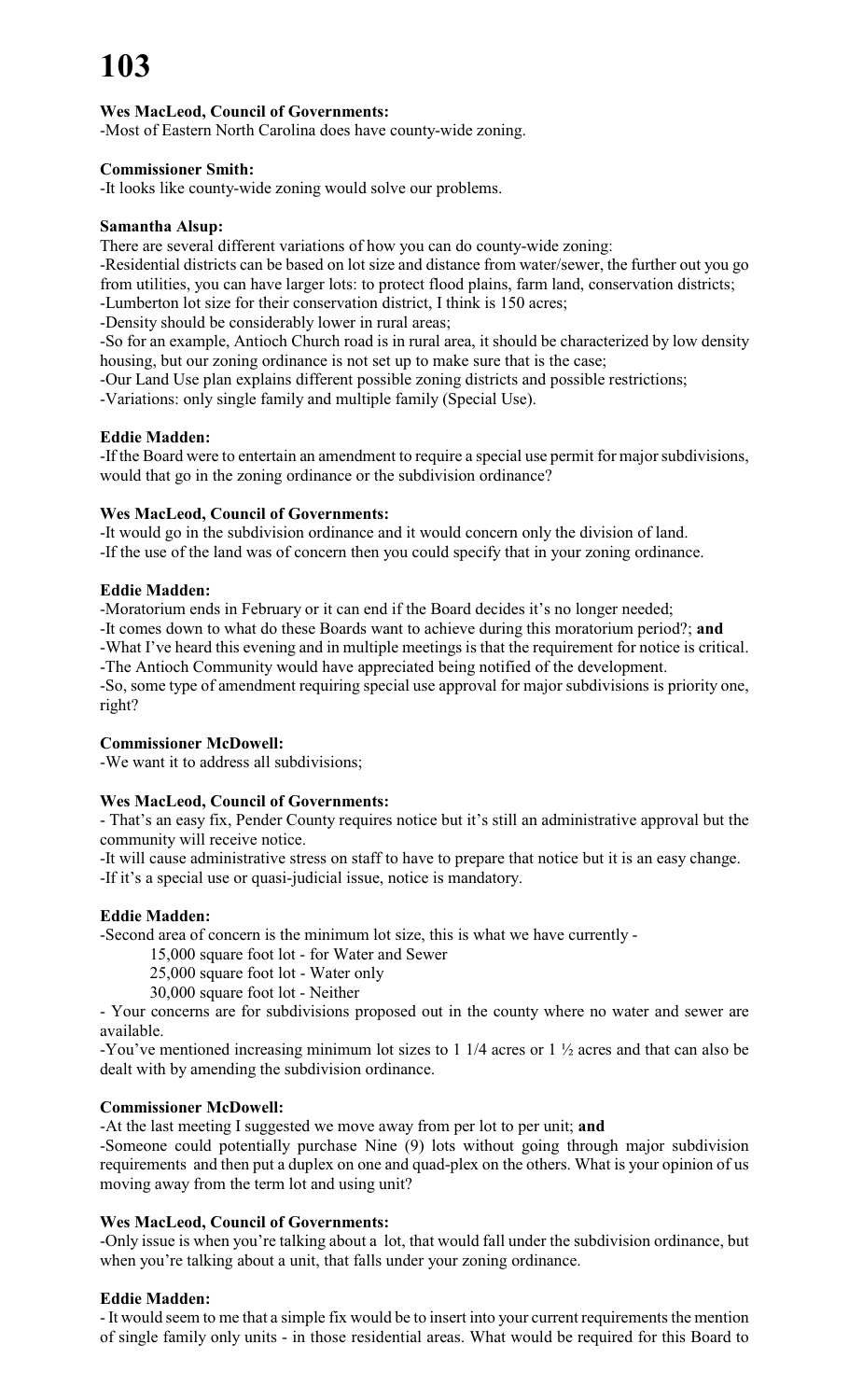adopt a single family only district?

# **Wes MacLeod, Council of Governments:**

-You would need to put it on the map where you would allow manufactured homes, multi-family etc, then you could show where you would allow only single family units.

-You cannot exclude outright an otherwise legal usage of land throughout your entire jurisdiction.

# **Commissioner McDowell:**

-In a rural area, it makes sense you don't put in 100 unit duplex, but for those areas that are closer to the required infrastructure then we could allow those multi-units per lot.

-Then as you go further out into the rural areas you can require a special use permit if you want to build anything other than a single family home, is that correct?

#### **Wes MacLeod, Council of Governments:**

- Yes, that's correct, or you could deny them outright because you've already allowed for those units elsewhere.

#### **Commissioner Smith:**

- A lot of our county is below sea level and those types of developments just should not be allowed because they are constantly flooding.

#### **Chairman Bullard:**

-There have to be exceptions, if I'm the landowner and I want to develop my property with duplexes or quads, I should be able to do that.

#### **Eddie Madden:**

-Increase lot size county wide for areas not served by water or sewer, that will then drive developers closer to municipalities.

-Most municipalities require annexation for services to be extended to a development.

-When that happens then cities and towns have jurisdiction over that area.

-I think if you increase the minimum lot size, it will automatically encourage growth towards more urban areas.

#### **Samantha Alsup:**

-I think what Mr. Madden is suggesting is that the Planning Board make a recommendation, which would then go before the Board, to change lot sizes in our rural areas from 30,000 square feet to 1acre or 1 ½ acres, which would then drive developers to municipalities because they couldn't make money off of a lot that size.

#### **Eddie Madden:**

-Correct, and that would address your concern of over-development in less populated areas. - Now there may be other areas in the county where smaller lot sizes would be applicable

#### **Samantha Alsup:**

-What percentage of County has no water and no sewer?

-Never had any subdivision that was eligible for15,000 square foot lot sizes.

-There is some sewer in the county but I'm not sure where it is.

-I think some maybe coming out of Grand Strand sewer station.

#### **Commissioner McDowell:**

-There is some sewer coming from Robeson County.

#### **Chairman Bullard:**

-That's only for municipalities of Cerro Gordo, Fair Bluff and Boardman.

#### **Commissioner McDowell:**

-I would like to see a county wide map showing water and sewer.

- -Sewer cost is prohibitive.
- -There is sewer coming into the Eastern end from Brunswick County.

-Municipality sewer is available in some areas.

**Commissioner Byrd:** That is pressure line.

**Chairman Bullard:** A lot of the places where I built all you had to have was a 10 or 15 foot easement, so if you have water and sewer you didn't need a septic line or repair area so you could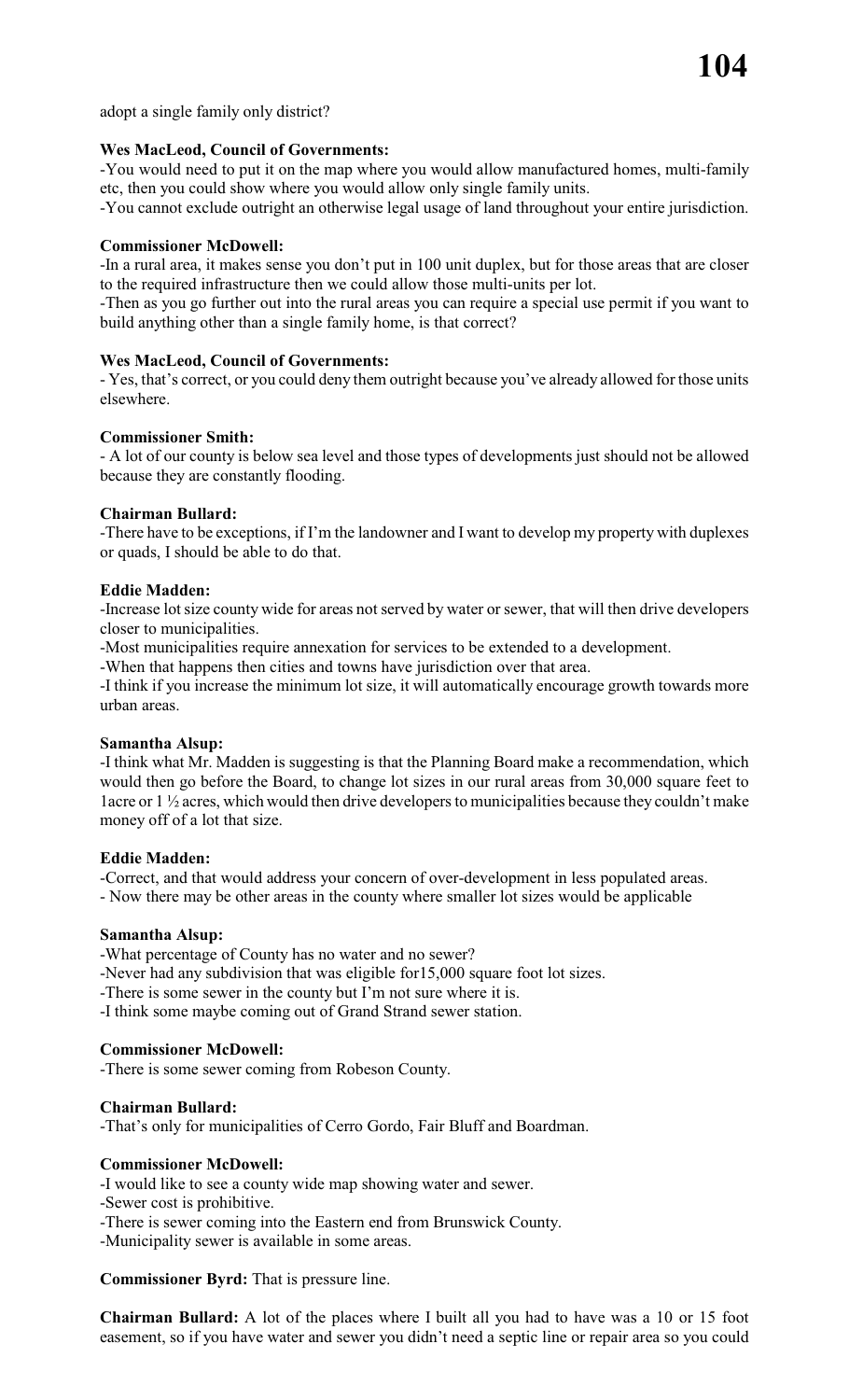put it on a smaller lot.

# **Commissioner Smith:**

-Ms. Alsup, this ETJ, is that your 1 mile extended district.

# **Samantha Alsup:**

-Yes.

-I would be curious to see how much county water is out there because 99.9 percent of plats are from your average landowner, not developers.

-Since 2014, this is the first subdivision proposal I've received from a commercial developer.

**Chairman Bullard:** There will be more, they're on the way.

#### **Samantha Alsup:**

-But if you increase the lot size to 1 acre or 1 ½ acres...

# **Commissioner Coleman:**

-You're going to get a lot of complaints. What if I want to give my son an acre of land...

# **Samantha Alsup:**

-Well you still have your gift lot exceptions.

-But if you want to sell your land and you don't want to sell an acre or 1 ½ acres but 30,000 square feet, you won't be able to do that if we change our sizes.

-So, this won't only impact commercial developers but any landowner who wants to sell a portion of there property.

#### **Commissioner Byrd:**

-How does it affect lots that have already been sold and set up?

#### **Samantha Alsup:**

-They will be grandfathered in.

#### **Samantha Alsup:**

- I recommend we start working on countywide zoning, I know this is not going to happen in 8 months.

-Special Use Permits will be a faster fix to address some of your concerns.

#### **Boyd Worley:**

-In other counties, have there been implementations over using restrictive covenants?

# **Wes MacLeod, Council of Governments:**

-Restrictive covenants can be in place but the local governments aren't going to enforce them. -If they change or modify down the road, it would be a civil matter between the property owners. -Restrictive covenants in Special Use permits with binding language is enforceable by the local government.

#### **Eddie Madden:**

So after the approval is granted, then the Board has to adopt the order, then that's recorded and that's what makes it binding.

#### **Boyd Worley:**

-Can we build into ordinances restrictive covenants that would only approve that subdivision in the event that they adopt those covenants?

-Providing some flexibility for each unique scenario via a broad zoning requirement we have throughout the county?

#### **Wes MacLeod, Council of Governments:**

-It may be possible. The better way to do this is to have conditions on your special use permits.

#### **Linda Jablonowski:**

-I know a major concern was upkeep of the properties 4 or 10 years down the road. The developer mentioned an HOA, but once they leave, who is there to enforce it?

# **Wes MacLeod, Council of Governments:**

-That is a problem we experience everywhere.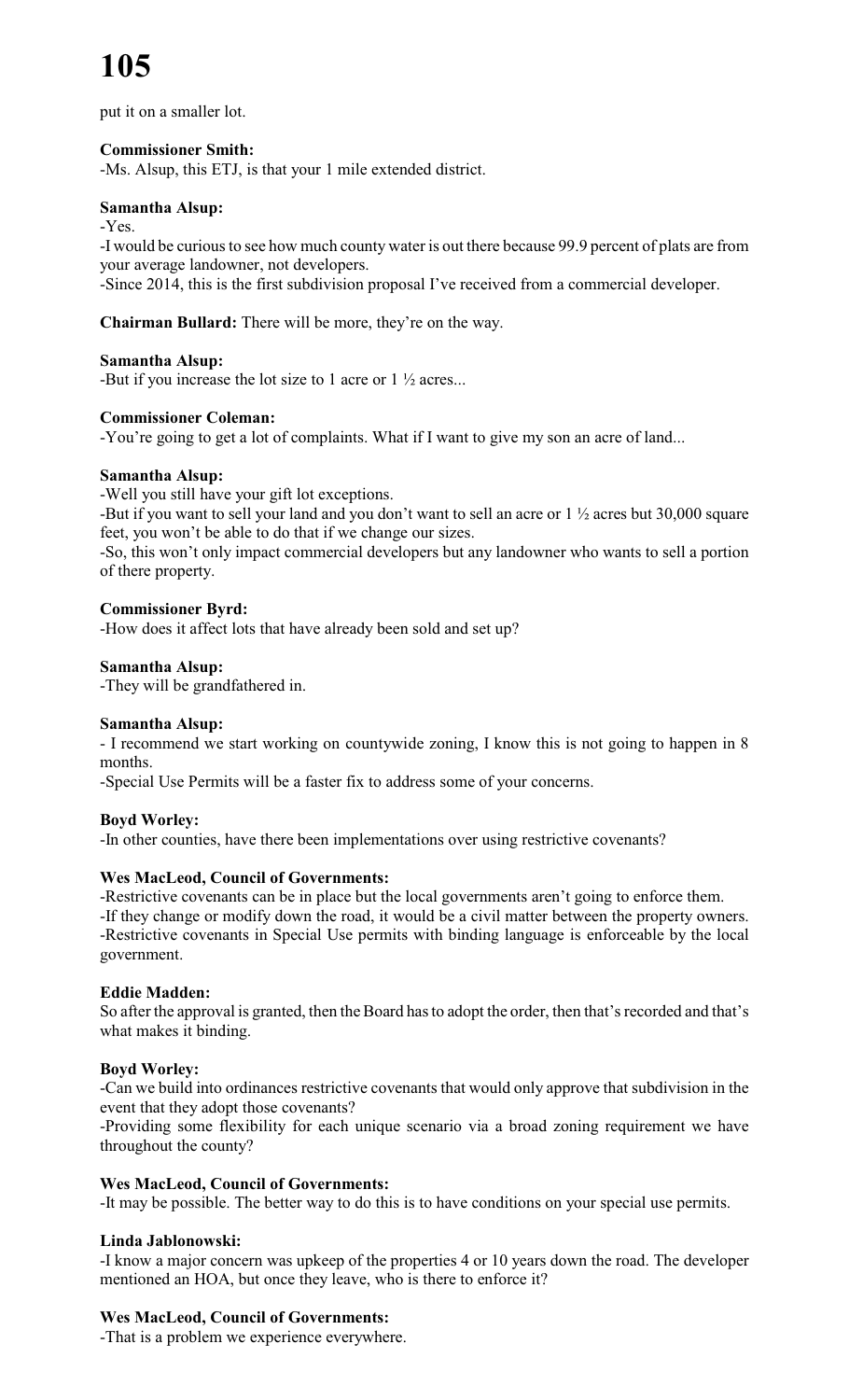-The HOA isn't paying the appropriate amount of fees to maintain roadways.

-It's tough.

- -You want to make sure there are HOA's in place but ultimately it's a private matter.
- -You need to make sure there are forcible nuisance orders in there.
- -There's no way to know that, that type of situation isn't going to happen.

# **Commissioner McDowell:**

-Someone asked me, is there a limit to the number of lots that you can permit? -Have you seen any county with a limit on the number of units/lots they allow?

# **Wes MacLeod, Council of Governments:**

-In Pender County we've had a handful that have gotten up to 1,000 unit developments. -The quick answer is you don't set a max, you just have to figure out what you're comfortable with.

#### **Chairman Bullard:**

-Can you control the number of lots if it's manufactured housing over stick built housing?

# **Wes MacLeod, Council of Governments:**

-Absolutely, but you would have to say "we're fine with manufactured housing here, but not in these places."

-So you could control it like that..

-You could potentially limit manufactured homes if you base it on the density you are going to allow for a particular area. So for instance you may allow 1 manufactured home per acre.

-I don't think you can't set a maximum but you can set a density that you're comfortable with.

# **Chairman Bullard:**

-On my way to Raleigh, I went through and there were no double-wides, only stick built homes.

# **Wes MacLeod, Council of Governments:**

-I'm pretty sure that area to Raleigh only allows stick built houses.

-But there will still be areas in that jurisdiction that allow for manufactured homes, but it's not everywhere.

-The difficulty is figuring out where those areas are on the map.

-That's when feelings start to get hurt.

-With Planning Land Use, there are difficult decisions.

# **Commissioner McDowell:**

-I understand we're trying to address some things short term but we need to look at tackling countywide zoning.

-The events of the last six weeks has opened the eyes of a lot of citizens that zoning is to protect the citizens of the County, not the developers coming in.

-Development won't be stopped but we need to control it. Zoning is needed.

-So, I hope we don't lose sight of that.

#### **Samantha Alsup:**

-Zoning is going to be hard decisions, but need to control growth in our county.

-We need to update the comprehensive Land Use Plan.

-We may need to do that first to make sure the map looks the way we want because everything will be based on that.

-Then we can work on our county-wide zoning policies.

# **Commissioner McDowell:**

-This is the only way to protect the harmony.

#### **Commissioner Smith:**

-I am receiving calls relative to "we can't do what we want with our own land?". -And I told them, if this was happening across the street from your house, you would be putting a

for sale sign in your yard before they even start with construction.

# **Chairman Bullard:**

-What can we do now? -Mr. Madden, did you have some recommendations?

#### **Eddie Madden:**

-Yes, sir. Special Use approval requirements for major subdivisions or some notice for all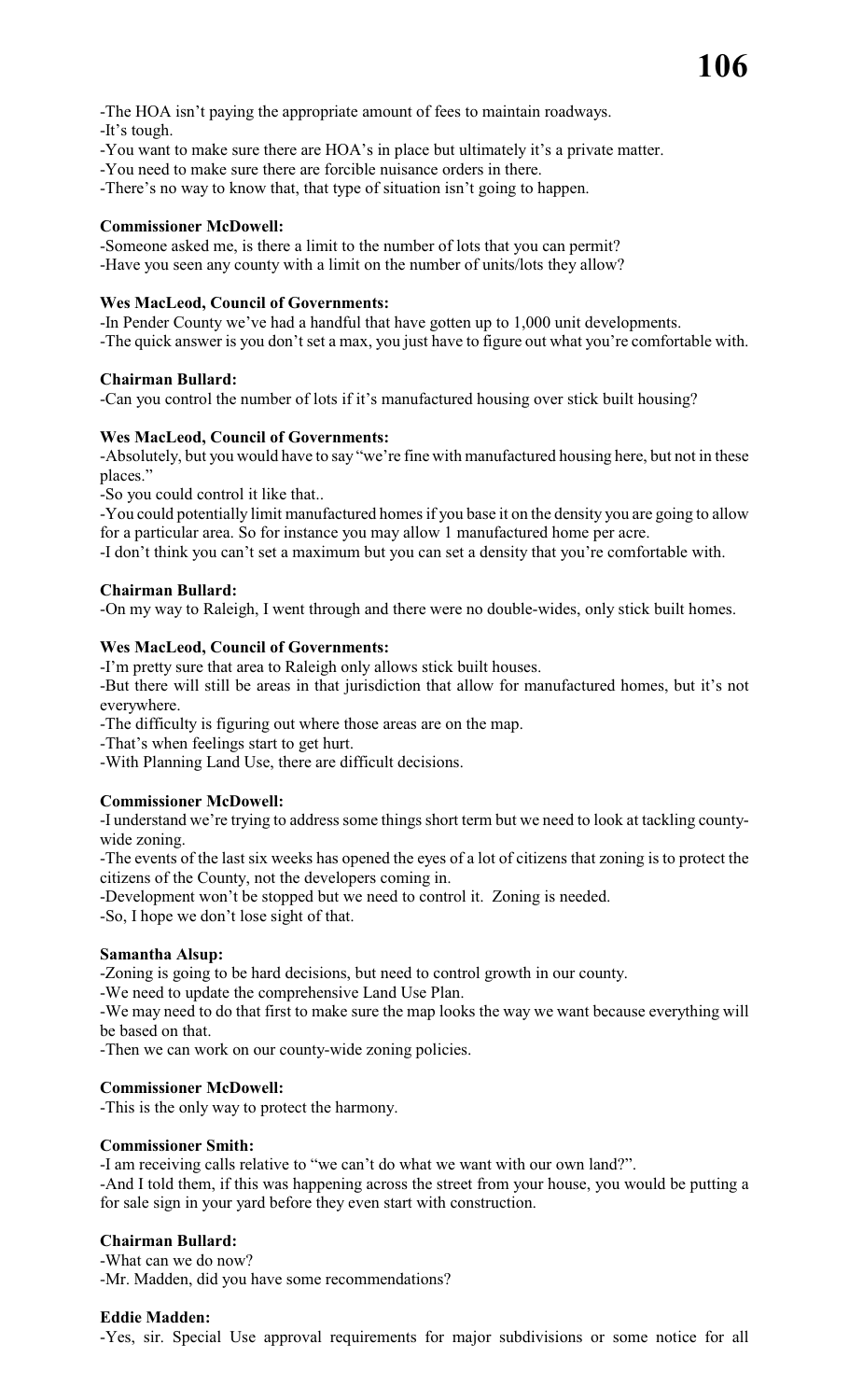# **107**

subdivisions is necessary.

- Increasing the minimum lot size for lots not served by water, sewer, or water and sewer to 1 1/4 acres.

-Then you can proceed with the Planning Board to tackle the more long term goals.

# **Commissioner Watts:**

-That's only on major subdivisions right?

-What if someone wants to sell just one acre of land for a single family home?

-You'll be hurting a lot of people with something like that.

# **Commissioner Byrd:**

-My concern is, if you make lot sizes that big, you're pushing the price up and you're putting it where some people can't afford to buy a lot that size to make a home. -Then we'll be creating a hardship there.

#### **Commissioner McDowell:**

-Can we exempt a single-family residence from this?

# **Samantha Alsup:**

-This would prevent someone from selling a portion of their land if we pass this law. -You couldn't sell ½ an acre or 2/3 an acre. You would have to sell at least 1 1/4 acres.

#### **Commissioner Watts:**

-So there's no way we can differentiate between one person buying a single lot and a developer trying to create a subdivision?

# **Eddie Madden:**

-No sir, the law doesn't allow you to differentiate.

# **Wes MacLeod, Council of Governments:**

- That's correct.

#### **Eddie Madden:**

-So, it sounds like to me that everyone would be more comfortable with an acre lot.

#### **Commissioner Smith:**

Yes, most people want an acre when they're purchasing land.

#### **Commissioner Watts:**

-Yes, you can put a house and a septic tank on an acre.

#### **Chairman Bullard:**

-Some people might not like it, buying a little more than an acre, but some people will.

-I think a lot should be identified as a single family home.

-Then if someone wants a lot for multi-family homes, that would fall up under special use.

#### **Samantha Alsup:**

-We could change our law so that any major subdivision of 10 lots or more or any multi-family unit will need a Special Use Permit.

#### **Linda Jablonowski:**

-So that would bring the 48 unit development down to 33. -Is that really going to solve that problem?

#### **Commissioner McDowell:**

-I think so because it will drive up the costs for the developer.

#### **Commissioner Byrd:**

-You also have to take into account the roads for use that will be coming out of the that property, so that will take away even more land.

#### **Samantha Alsup:**

-Can we do a text amendment to our Zoning Ordinance? -Can we add a provision that defines one acre as the minimum required lot size per dwelling unit?